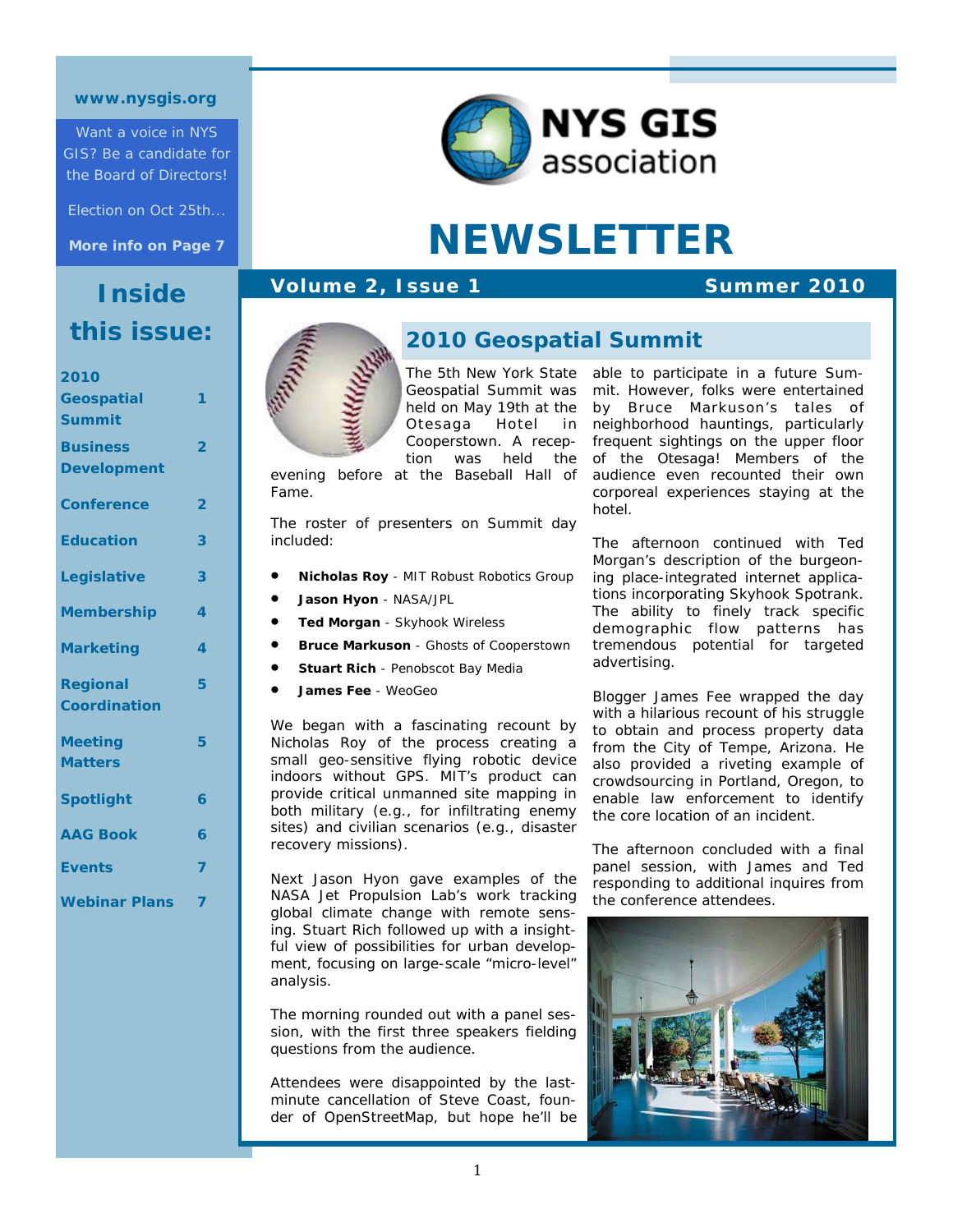## **Page 2**

# **Why Background Association**

The NYS GIS<br>Association is a organization for New vork professionals involved in GIS, Global  $\frac{1}{2}$ Positioning Systems information systems (LIS), remote automated mapping technologies. The NYS GIS growing non-profit (GPS), land and related geospatial

The organization is involved in the GIS community to  $\frac{1}{2}$  correction correction  $\frac{1}{2}$ exchange knowledge and ideas regarding the industry in the coming years. The NYSGISA promotes a sion regarding the direction of the GIS profession. the Gisson of Nyssan Nyssan Nyssan Nyssan Nyssan Nyssan Nyssan Nyssan Nyssan Nyssan Nyssan Nyssan Nyssan Nyssa<br>Jereo amin'ny faritr'i Nyssan Nyssan Nyssan Nyssan Nyssan Nyssan Nyssan Nyssan Nyssan Nyssan Nyssan Nyssan Nys designed for those important topics facing forum for open discus-



WHERE **TS TT2L** 

Answer in the next NYSGISA Newsletter

Previous Issue: Carrier Dome, Syracuse U.

## **Business Development**

Verne LaClair, recently elected to the Board of Directors, took over as chair for the Committee. The members are currently re-examining the goals of the Committee, with direction from the Board of Directors.

**Verne LaClair**  Girk Cakmak Garvis L. DiLauro Austin Fisher John Trimber



**Conference** 

The major initiative of the Committee has been finalization of the Memorandum of Agreement with ESF to co-host the annual NYS GIS Conference. Three Association liaisons— Jeff Volpe, Verne LaClair, and Alex Chaucer—are participating on the Steering Committee.

Elements of this agreement are:

- Co-sponsorship of the annual NYS GIS Conference
- Providing a two-way line of communication between the two organizations by designation of three NYSGISA representatives on the Conference Advisory Council
- Coordinated effort to improve the quality of the entire event and increase attendance
	- Net revenue generated is shared 50-50
	- Annual incentive to NYSGISA members (e.g., workshop discounts)
- Development of an assessment system

A copy of the complete MOU can be viewed on the NYSGISA website at http://nysgis.idsllp.com/

Lists/Latest%20News/Attachments/1/ SUNYESF\_MOU\_ Signed\_011810.pdf



The 2010 **NYS GIS Conference** will be held in Saratoga Springs at the Saratoga Hilton October 24-26 (Sunday— Tuesday). More information can be found on the SUNY ESF website at *www.esf.edu/nysgisconf/*.

**Jeff Volpe**  Heather Baker Bob Brower Ann Deakin Paul DeFrancisco Mickey Dietrich Anyee Fields Mike Fitzgerald Christa Hay Joe Jones Brent Kinal Bruce Oswald Deb Owens Steve Polzella Tom Sears Tao Tang Josh Williams Robert Zitowsky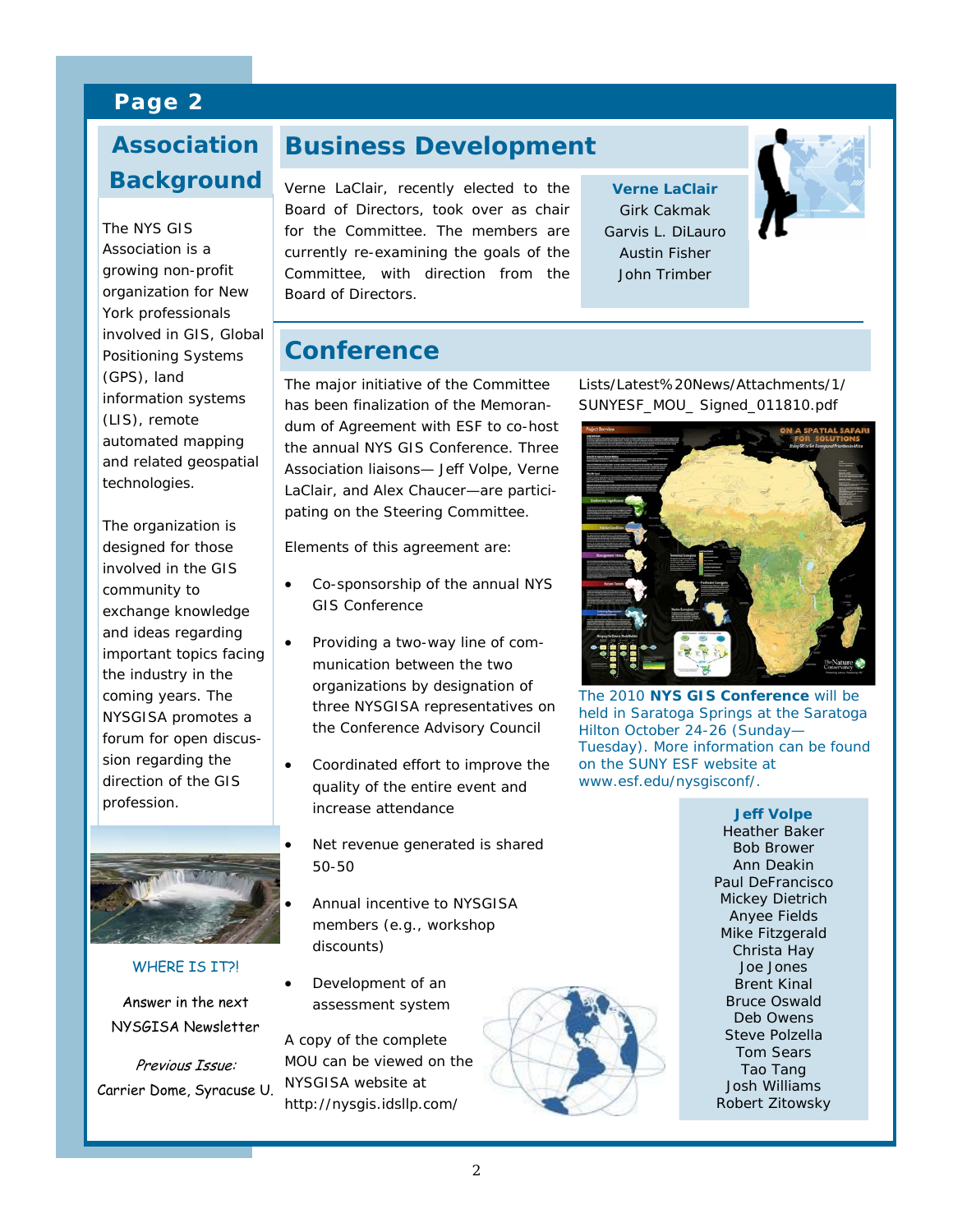## **Volume 2, Issue 1 Page 3**

### **Education**

One of our new Board members, Ann Deakin, has replaced Bob Brower as the Chair of the Committee. A new endeavor is coordinating the development of a webinar focused on open source GIS. A preliminary version will be offered as a workshop this year at the NYS GIS Conference in Saratoga Springs, with a final presentation in 2011. Webinars such as this will help members earn education credits for GISP certification.

Another focus of the Committee is advocating the GeoMentor program. Begun and coordinated by ESRI, the program encourages people with GIS experience to share their knowledge by adopting a classroom or other group (e.g., museums, libraries, youth organizations, etc.).

A person can help students learn about spatial technology, and provide real-

## **Legislative**

NYSAPLS had once again submitted legislation to change surveying law in New York, the draft legislation was not sponsored and did not move forward. Joe has spoken regularly with NYSAPLS President, Darren Morgan. and is has planned a meeting with him and Ben Houston after the NYS GIS conference in Saratoga will be held. NYSAPLS plans on submitting the same version of the legislation as the did in the last session

and plans on obtaining new sponsorship.

After a discussion with Kelly Norris, Executive Director of the Society of professional Engineers meeting will be held after the discussion with NYSAPLS to collaborate our efforts for incorporation of language that is satisfactory to the GIS, engineering, and surveying communities.

After a new version is drafted including resolution of GIS concerns

world examples from their own professional back-

ground (e.g., forestry, archaeology).

The Committee is also reviving the visit your child's classroom to **Galileo Poster Competition** awardprogram. Please contact one of the Committee members if you would like to donate a prize for this award. There will be 3 Categories: Grades 6- 8, Grades 9-12, and undergraduate/ community college.

> **Ann Deakin**  Eileen Allen Shazia Bee John Borst Alex Chaucer Bob Jones Susan Nixson Laurie Smith Amy Work

early winter.

**Concerns** – email

**Joe Jones**  Jason Baum Girk Cakmak Michael Crino Clare Dunn Anyee Fields Christa Hay Ben Houston Susan Knauss Theresa Pardo Paul Rooney

[jjones@bownegroup.com](mailto:jjones@bownegroup.com)

It will be posted on the NYSGISA Site for comments later this fall or



#### **Cover NYS in Dots!**

As of mid-July, New York State has about 20 registered GeoMentors. There are many more unofficial Geo-Mentors out there. Haven't you volunteered your time to talk about maps or GPS? What about geocaching with a Scout troop? Maybe you've helped a local volunteer group access spatial data at the NYS GIS Clearinghouse. These are all examples of geomentoring. All you need to do is take the extra step and register your interest at the GeoMentor website [http://](http://edcommunity.esri.com/geomentor/index.cfm)

[edcommunity.esri.com/](http://edcommunity.esri.com/geomentor/index.cfm) [geomentor/index.cfm](http://edcommunity.esri.com/geomentor/index.cfm).

You get to set your own level of participation: Learning – Stage 1, Seeking – Stage 2, Working – Stage 3, or Reporting – Stage 4. Most of the current registered Geo-Mentors in NYS are at the Seeking and Learning stages, but there are several at the Working stage. (To see what these stages mean, go to the process link at the GeoMentor website: [http://](http://edcommunity.esri.com/geomentor/process.cfm) [edcommunity.esri.com/](http://edcommunity.esri.com/geomentor/process.cfm) [geomentor/process.cfm](http://edcommunity.esri.com/geomentor/process.cfm).)

While ESRI sponsors this effort with the National Geographic Society, you don't have to be an ESRI user to participate. Anything you do to further geospatial knowledge and access in your community helps us all! Add your support by registering as a GeoMentor!

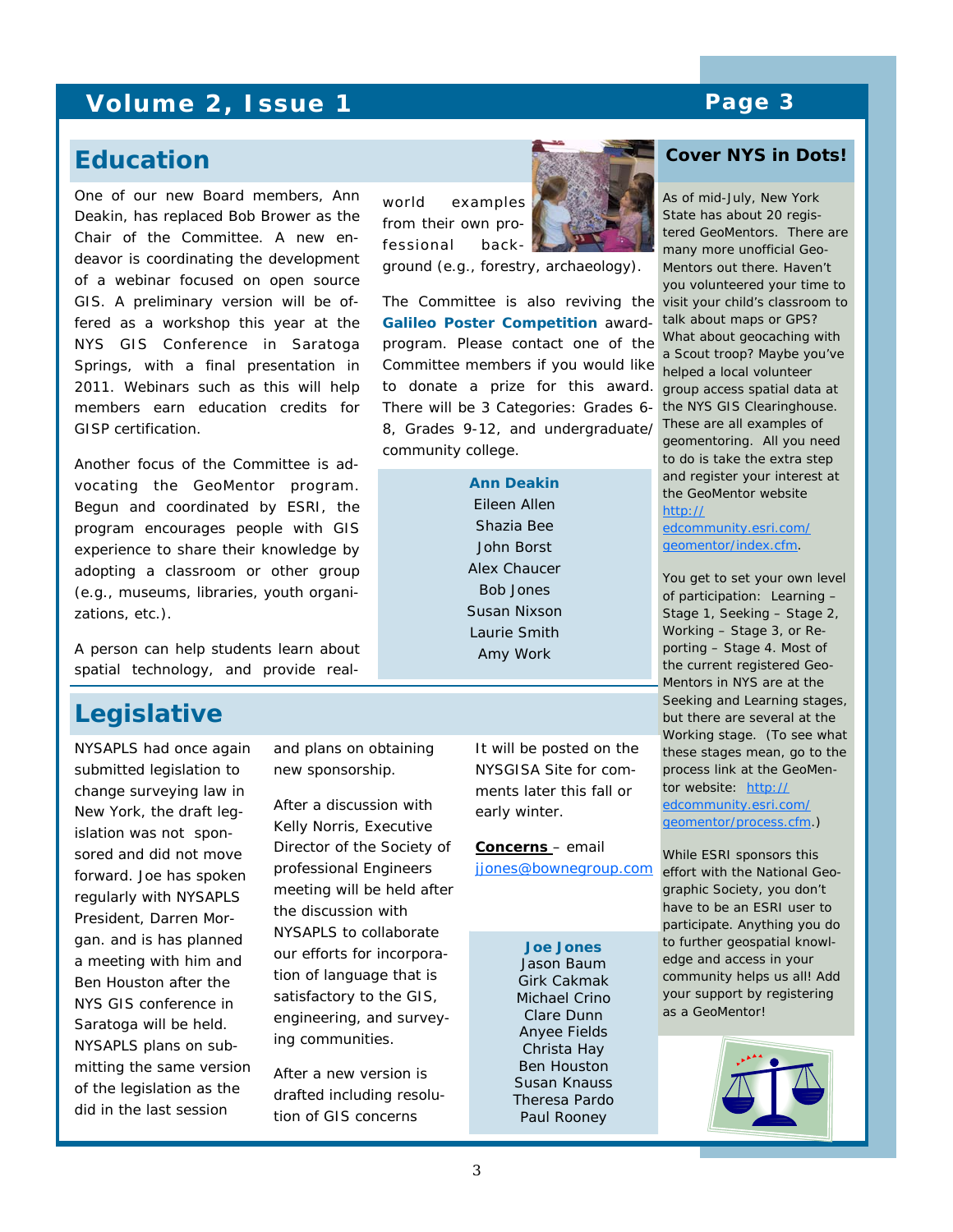#### **Page 4**

#### Directions to Nowhere

I was takin' a trip the other day When I got confused about which way I was to turn so in nothin' flat I found I was lost, and needed a map.

Which way is north? What's the Scale? What does THIS mean?

You know our world is mostly round But maps are flat and so I found, That things don't look like they really are Whether you're in a plane, a ship or a car. When something round gets flattened out, you get distortion.

As I tried to make some sense of things I saw stars and squares and little flat rings I finally found an "N" which meant of course.....

So I twisted the map 'til things looked right.....

Well I got un-lost and finished my trip. But I'd like to share this little tip......

You need to look at the scale and key.....

*Learning to Read a Map (a song from "Unfolding Maps")* Joan Mautehttp

## **Membership**

The Committee has been working closely with the Marketing Committee to provide input and testing of the new integrated database of the Association website revamped earlier this year.

Members can log in and print annual membership certificates for GISP certification. Also, key persons designated for administration can now manage membership information and obtain summaries of individuals history with the Association (e.g., years of membership, level of participation).

Another focus of the Committee this year is improving the election process. The tight timeframe allotted for our annual meeting necessitates changing how members can vote for candidates.

Individuals can registered as either a Professional (\$10) or Student (\$5). You can join using the Association website (http://www.nysgis.org/ aspcode/register.asp) or by requesting a form from the Committee or Association Secretary.

Benefits of joining can be

found on Page 5! **Anyone can join** 



—whether you consider yourself a GIS professional or have only recently been introduced to the technology. Our members are also active with the regional GIS users groups—a great way to learn more!

> **Sheri Norton**  Katherine Barnes Christa Hay Razy Kased Deborah Parker Carol Zollweg

## **Marketing**

It's been another busy year for the Marketing Committee. Jake Needle lead the effort coordinating with the consultant for the website update. Ben Houston, Lisa Andrews, Clare Dunn, Julie Tolar, Ann Deakin, and Carol Zollweg provided extensive input shaping the final product.

A new survey was distributed in May via the NYS GIS List Server, with 169 responses (up from 2009!). Feedback from the results include a very

strong interest in the upcoming Open Source webinar. Respondents are also keen on the Association focusing on conference improvement, professional development opportunities, and networking.

The group has also established both a Facebook page and Twitter account. These venues for member interaction have grown steadily since setup mid-summer. Website links can be found at the bottom of Page 7 of the newsletter.

The Association flier is also



getting a makeover, with updated content to reflect how the organization has changed since inception. These should be available at the booth at the NYS GIS Conference in October.

> **Bruce Oswald**  Lisa Andrews Ben Houston Jake Needle Julie Tolar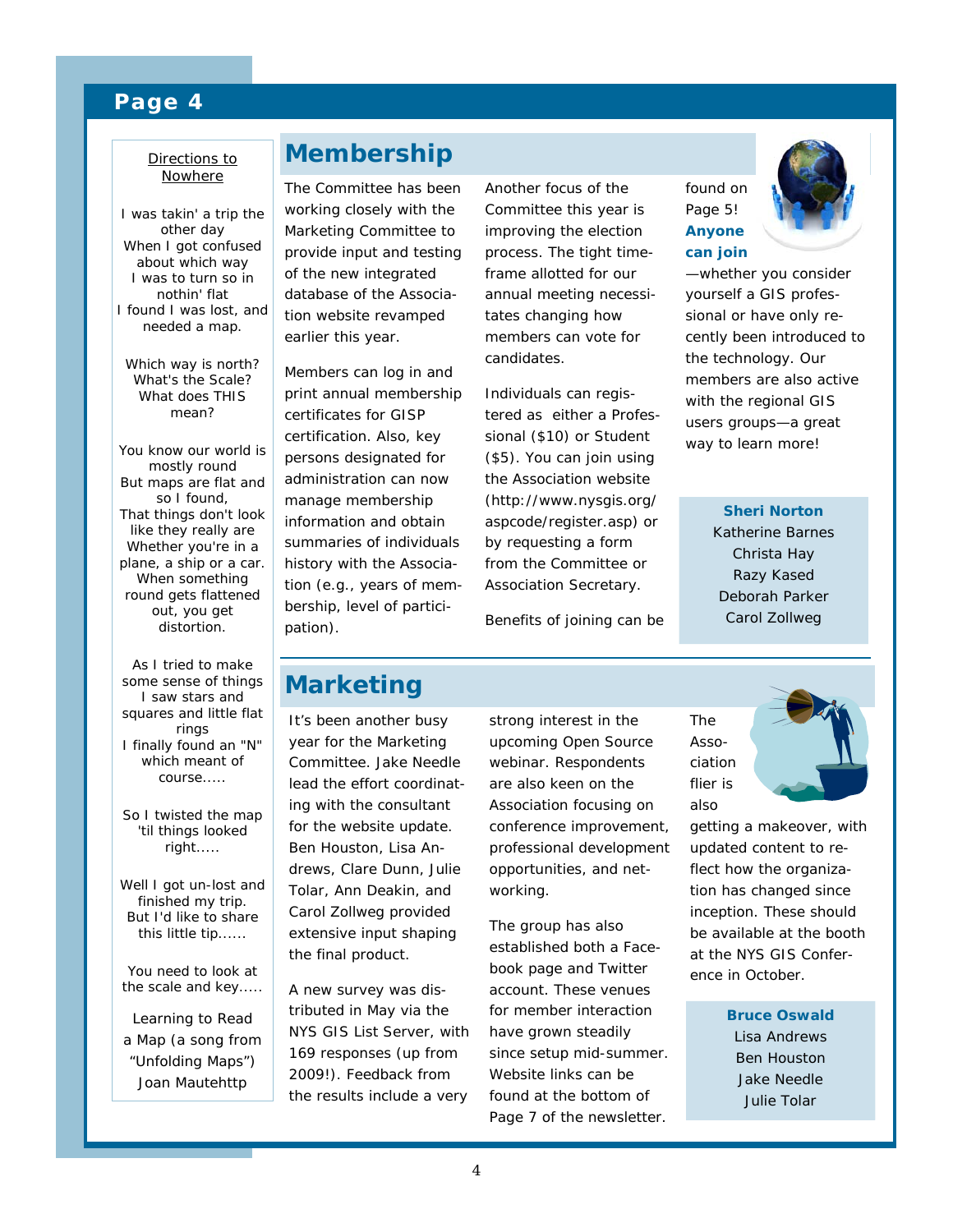## **Volume 2, Issue 1 Analyzing Contract Contract Page 5**

## **Regional Coordination**

With Larry Alber's recently retirement from the NYS DEC last year, The Regional Coordination Committee leadership has passed to Lis DeGironimo. Lis was elected as a Board member of the Association in 2009 and has generated many new ideas for coordinating activities between the many user groups across the state.

Some key plans include:

- Formally defining what a regional chapter is
- Formalize the relationship of the



NYSGISA with the regional chapters

- Increase coordination between the NYSGISA and the chapters
- Provide support for chapters

More information on upcoming meetings can be found on Page 7 of this newsletter and on the Association website.

The new regional map was recently revised to illustrate the approximate geographic areas repre-

> sented by the respective user groups. The new map shows the Tug Hill Chapter which is chaired by Mickey Dietrich.

Another milestone is the just-signed MOU between the Association and GISMO (see article on Page 6).

# **Meeting Matters...**

The **Southern Tier** GIS Users Group met in mid-February 2010 at the Town of Big Flats, with a focus on a range of tools that can be leveraged for GIS.

The **Lower Adirondack** GIS Users Group held its first meeting of the year in March at Skidmore College focused on education. A tour of the interdisciplinary lab and program overview by Alex Chaucer was followed by a presentations by Paul Rooney on ESRI's K-12 opportunities and a discussion of IAGT initiatives by Fred Piper.

Back in April the **Utica-Rome** GIS Users based GIS.

Group held a data-themed meeting with presentations on GPS innovations, how LiDAR data is being used as a data source, and on the SDSFIE data standard.

The **Western NY** GIS Users Group just met in mid-June with topics including migration from ArcIMS to ArcGIS Server, US Topo and the National Map Viewer.

The **Metro-Albany** GIS Users Group met in late June with an extension discussion and demonstration of web-

## *Why Join??*

• Become a part of New York's only statewide professional GIS association.

- Keep abreast of the latest GIS events.
- Network with other geospatial professionals.
- Promote professionalism and certification within the GIS community.
- Expand the use of GIS in other professions.
- Impact legislation and other issues affecting GIS in New York State.
- **Accumulate** Professional **Contribution** and Education credit for GISP **Certification**
- Discounts for workshops and other events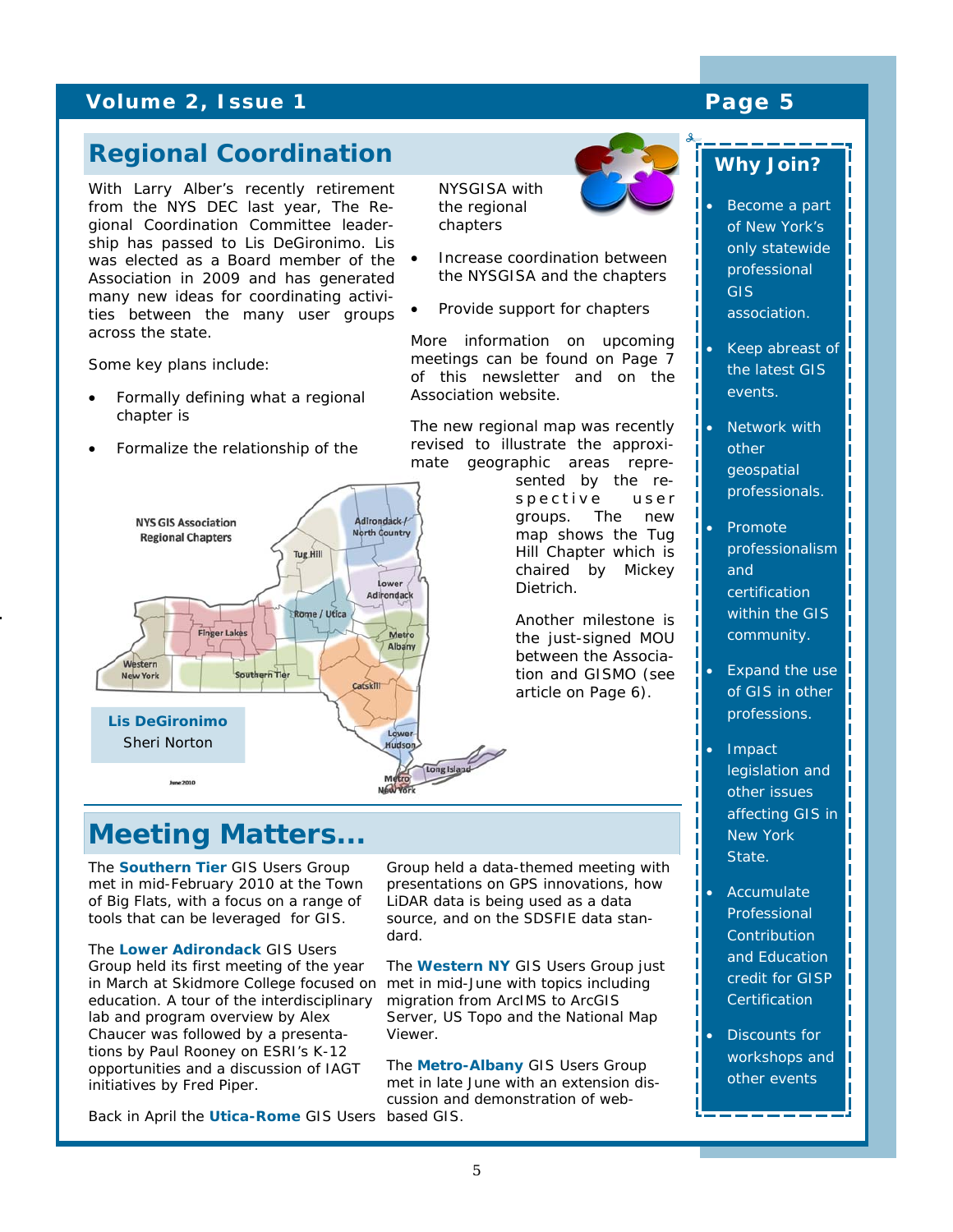### **Volume 2, Issue 1 Page 6 <b>Page 6**

# **SPOTLIGHT: Strength in Numbers—***NYSGISA Signs MOU with GISMO*

Founded in 1990, GISMO is the New York Metropolitan Area's largest geographic information systems (GIS) users' group, with an estimated 400 members from city, state and federal agencies, non-profit organizations and the private sector. After a few years of an irregular meeting schedule, GISMO has new energy and has scheduled bi-monthly meetings enjoy, such as access to a personalized report for 2010.

GISMO leadership met with several NYSGISA board members at the 2010 NYS GeoSpatial Summit to discuss the merits of a formalized partnership. Many ideas were exchanged at this meeting and it was determined that it would be mutually beneficial to pursue a partnership. The NYSGISA was invited to speak to the GISMO membership at their June meeting.

On June 30th, Bruce Oswald and Lis DeGironimo traveled to NYC and gave a presentation describing the Association and highlighting the benefits of a partnership. By formalizing this relationship, the Association would reinforce its connection to the

New York City metro area and gain many additional members. GISMO, though the Association, would gain a voice on legislative manners, a catalyst to organize and reinvigorate its membership, and a vehicle to receive dues. GISMO members would receive the same benefits that Association members showing credits toward GISP certification, and receiving a discount to Association sponsored training classes.

By a consensus of GISMO members in attendance, GISMO agreed to become affiliated with the NYS-GISA! A few weeks after the meeting, an MOU (Memorandum of Understanding) was signed. The Association is in the process of exploring implementing a new membership category for GISMO members so that in the near future, GISMO members can join both organizations via the NYSGISA website.



# **NYSGISA Member Rich Quodomine to Contribute Chapter to New AAG "Practicing Geography" Book**

A new book by the Association of American Geographers, "Practicing Geography: Careers for Enhancing Society and the Environment", will be a compilation of articles to include a chapter from NYSGISA member **Rich Quodomine**. Below is a small section of his synopsis:

"I believe the practice of geography outside of academic environments will be the next great challenge for geographers to master. For years, academia has recognized the intellectual place of geographers in describing the interactions of people, economics and landforms as a part of a larger system of logical events that can be explained by geographic theory,

such as Christaller or Weber. However, as one of my former colleagues joked, "You're a geographer? If I need a map, great!" Now, he and I had worked together at that point for some time, and knew of the use of my economic geography background. This knowledge of usefulness of applied geography is not yet well-appreciated in many professional environments. The first and foremost duty of a practicing geographer is to serve as a professional example of his or her background, regardless of its application."

More information on the book can be found at http://www.aag.org/cs/news\_detail?